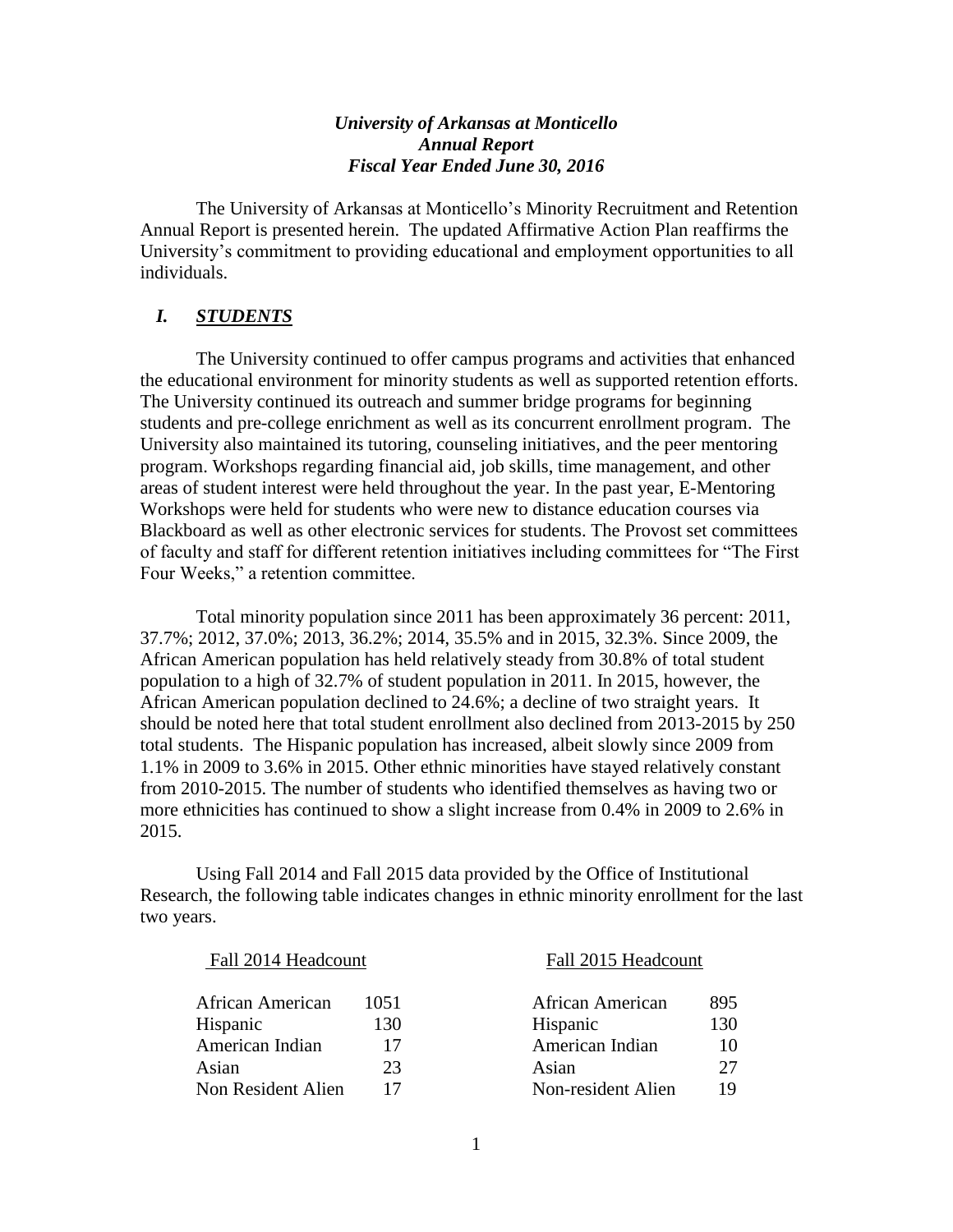| Unknown     | 54  | Unknown     |    |
|-------------|-----|-------------|----|
| Two or more | 72. | Two or more | 93 |
|             |     | Hawaiian    |    |

A review of University baccalaureate major fields of study by ethnicity indicated that African-American enrollment was highest in the following areas: Psychology, Criminal Justice, the Bachelor of Business Administration, and Health and Physical Education-non-licensure. Hispanic enrollment was highest Biology, Bachelor of Business Administration, Criminal Justice, Music, and Nursing. It should be noted that for non-minority populations, General Studies, Nursing (BSN), and Business Administration were also some of the more popular major fields of study.

In the technical programs, minority enrollment was highest for African-Americans in the Associate of Applied Science in General Technology, Practical Nursing, Automotive Technology, and Early Childhood Education programs. The majority of Hispanic students in enrolled in technical students chose Practical Nursing or Electromechanical Instrumentation.

Minority and non-minority enrollment in pre-professional studies is no longer calculated due to changes in financial aid awards requiring that pre-professionals must declare a major in order to receive financial aid. No particular major showed a significant decline in any minority population from 2014 to 2015.

## *II. STUDENT AFFAIRS*

#### *Vice Chancellor Report*

- *I.* Minority Students' Special Interest Activities
	- A. African-American Step Shows UAM sponsored four step shows hosted by African-American student organizations.
		- 1. August 26, 2015, the Office of Student Programs and Activities hosted Meet the Greek. The NPHC organizations stepped individually and together. There were 300 plus students, faculty, and staff in attendance.
		- 2. October 10, 2015, Alpha Phi Alpha hosted a Homecoming Step Show students, faculty, staff, alumni, and guests were in attendance.
		- 3. January 13, 2016, the Office of Student Programs and Activities hosted Meet the Greek. The organizations stepped individually and together. There were 325 students, faculty, and staff in attendance.
		- 4. February 10, 2016, the Office of Student Programs and Activities hosted a Black History Month step show. 400 plus students, faculty, staff, and community members witnessed the history of stepping in African American culture and its symbolism. 11 University of Arkansas at Monticello chapters,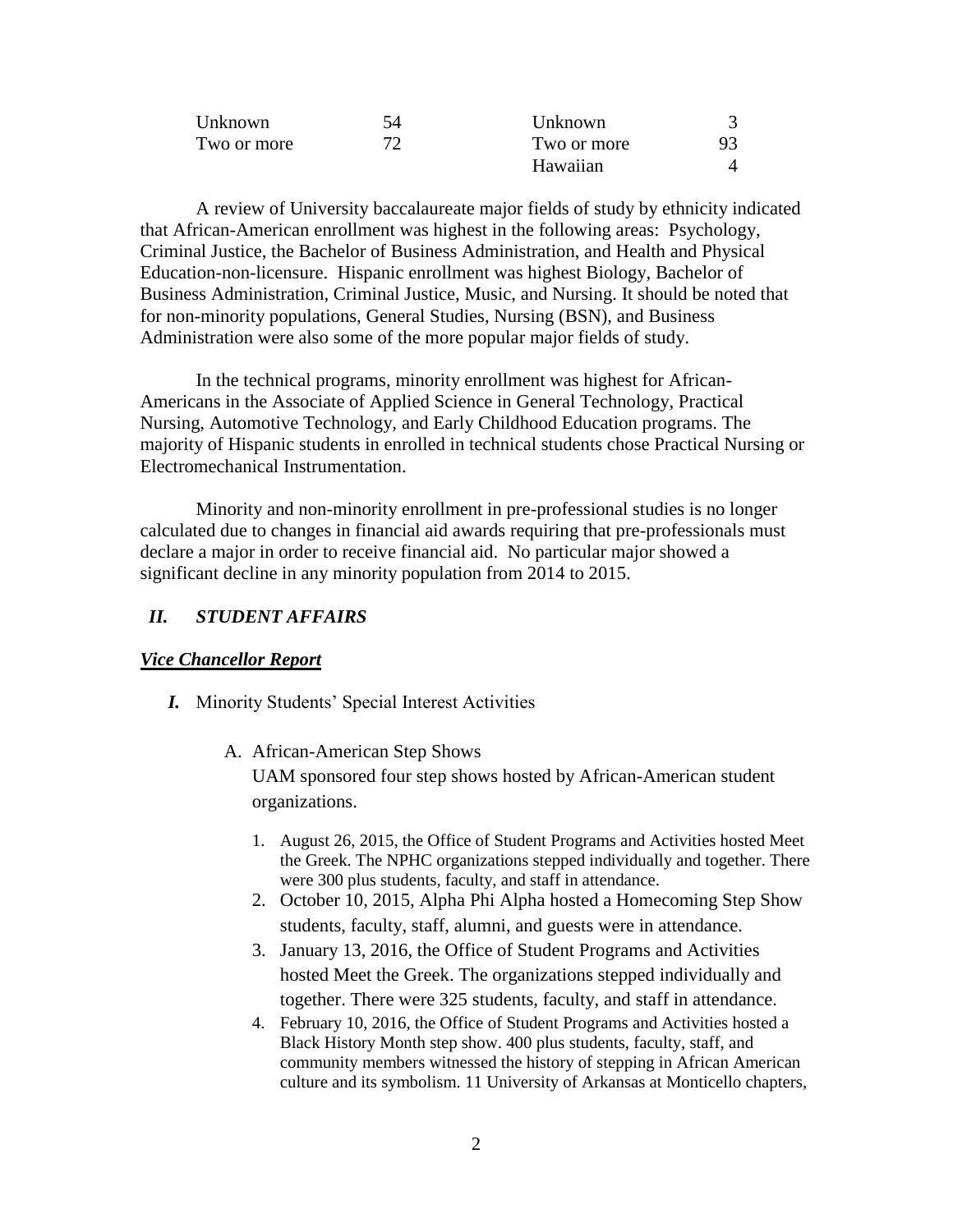one Henderson State University chapter (Phi Beta Sigma), and one Pine Bluff chapter (Omega Psi Phi) participated in this event.

- 5. April 16, 2016, Kappa Alpha Psi hosted a Halftime Step Show for all Greeks to participate in during the Power 92 Jams basketball games at the University of Arkansas at Monticello Steelman Fieldhouse.
- B. Martin Luther King, Jr. Appreciation Program
	- 1. January 19, 2016, 289 students, faculty, and staff attended a banquet styled dinner to honor Martin Luther King Jr. The Office of Student Programs and Activities created a power point presentation that played repetitively throughout the evening. University of Arkansas at Monticello's Student Government Association prepared a special presentation in honor of MLK being a member of the Alpha Phi Alpha Fraternity. Aramark prepared the meal featuring MLK's favorite dishes.
- C. Black History Month
	- 1. February 2, 2016, The Tunican Chapter of the Arkansas Archeological Society invited Kathy Anderson and Carla Coleman, Preservation of African American Cemeteries and Holly Hope, Arkansas Historic Preservation Program to discuss and learn about the Preservation.
	- 2. February 15, 2016, the Office of Student Programs and Activities arranged for the showing of the movie "Creed." 73 students, faculty, and staff attended our on campus movie night. Students were provided with popcorn, candy, and drinks.
	- 3. February 18, 2016, 92 students attended the Office of Student Programs and Activities and MBSF co-sponsored event featuring Marquis L. Cooper, Sr., Black History Month presenter and High School Counselor at J.A. Fair and Native of Marianna, AR.
	- 4. February 22, 2016, The Office of Student Programs and Activities hosted Big Money Bingo- Black History Month Edition. 93 students, faculty, and staff attended this event to play bingo and win prizes. A question would be asked and students had answers to different African American historical figures on their bingo cards. In order to get bingo they had to answer the question correctly.
- *II.* Minority Based Recognized Student Organizations
	- A. NPHC- National PanHellenic Council

The NPHC of the University of Arkansas at Monticello (UAM) is comprised of six African American fraternities and sororities; each organization takes a week out of the year to celebrate their heritage, culture, and special traditions.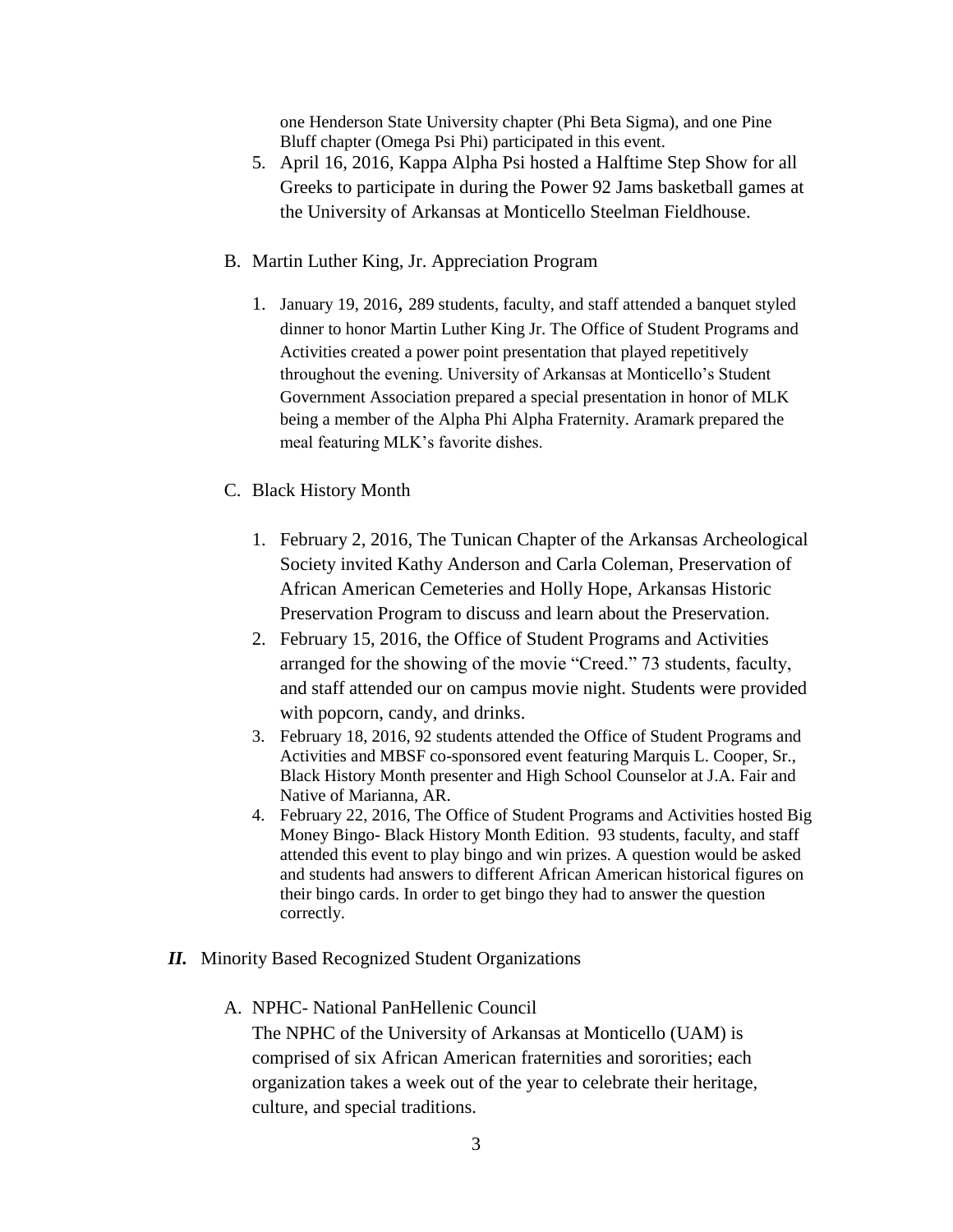# Fraternities:

- 1. Alpha Phi Alpha
- 2. Kappa Alpha Psi
- 3. Omega Psi Phi
- 4. Phi Beta Sigma

# Sororities:

- 1. Delta Sigma Theta
- 2. Zeta Phi Beta
- B. International Student Association

The Division of Student Affairs in collaboration with the Office of Admissions and Aramark Food Service sponsored an International Culture Bazaar on February 8-12, 2016. This event exposes the UAM student body to the cultural traditions of our international students. Students from the following nations participated in the event:

- 1. Argentina
- 2. Australia
- 3. Brazil
- 4. Canada
- 5. Colombia
- 6. England
- 7. Iceland
- 8. Korea
- 9. Malaysia
- 10. Mexico
- 11. Nepal
- 12. Sweden

## C. Other Recognized Student Organizations

- 1. Foreign Language Club
- 2. French Club
- 3. Japanese Club

#### III. Individual Group Activities

A. Celebration Weeks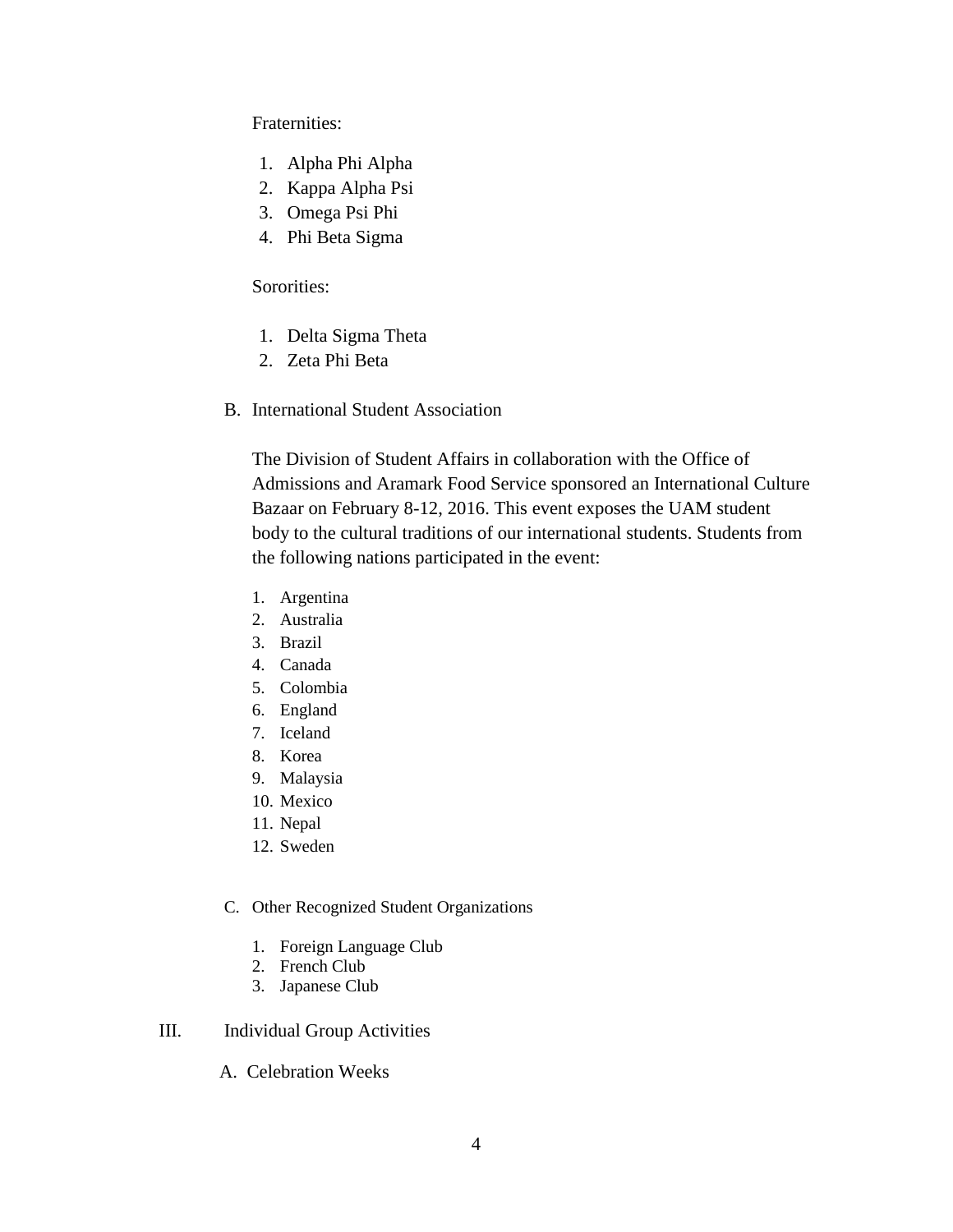1. The groups identified below hosted their own celebration weeks to recognize their history, chartering and significance to the African-American Culture. All groups below had several events both on and off campus ranging from voter registration, social events, and educational programs re: hazing, sexual abstinence, conflict resolution, community service programs, and award banquets.

| Alpha Phi Alpha | January 24-30, 2016       |
|-----------------|---------------------------|
| Kappa Alpha Psi | April 10-16, 2016         |
| Omega Psi Phi   | March 27- April 2, 2016   |
| Phi Beta Sigma  | April 17-23, 2016         |
| Zeta Phi Beta   | February 28-March 5, 2016 |

## *Office of Admissions Report*

The UAM Office of Admissions' involvement in minority recruitment and retention for the 2015--2016 year follows:

- All new freshmen and transfer students were offered orientation sessions in fall/spring.
- UAM serves as a host international college for F-1 and M-1 VISA students through U. S. Immigration and Customs Enforcement on all three campuses.
- The International Club membership remained stable in 2015--2016, meeting monthly for lunch and community speakers. All international students were participants. International week was held, featuring international cuisine, and an international display placed in area middle schools. Community assistance was sought to provide international students with opportunities in the community. Four events resulted from this, at Pauline Baptist, Rotary International, and two recognition events at St. Mark's Catholic Church. In addition, international students volunteered in community English as Second Language classes. International students had the opportunity to visit area homes as guests for dinner on a regular basis. International students were provided with transportation for personal needs, as well as area social events.
- International brochures were updated to provide changes in Homeland Security requirements, area resources, travel information, and information on living needs in this area.
- Special Student Services reference material was provided to all academic units.
- Special Student Services brochures were updated to better educate the campus and provide information regarding services and resources.
- Ten minority recruitment fairs were attended in Arkansas.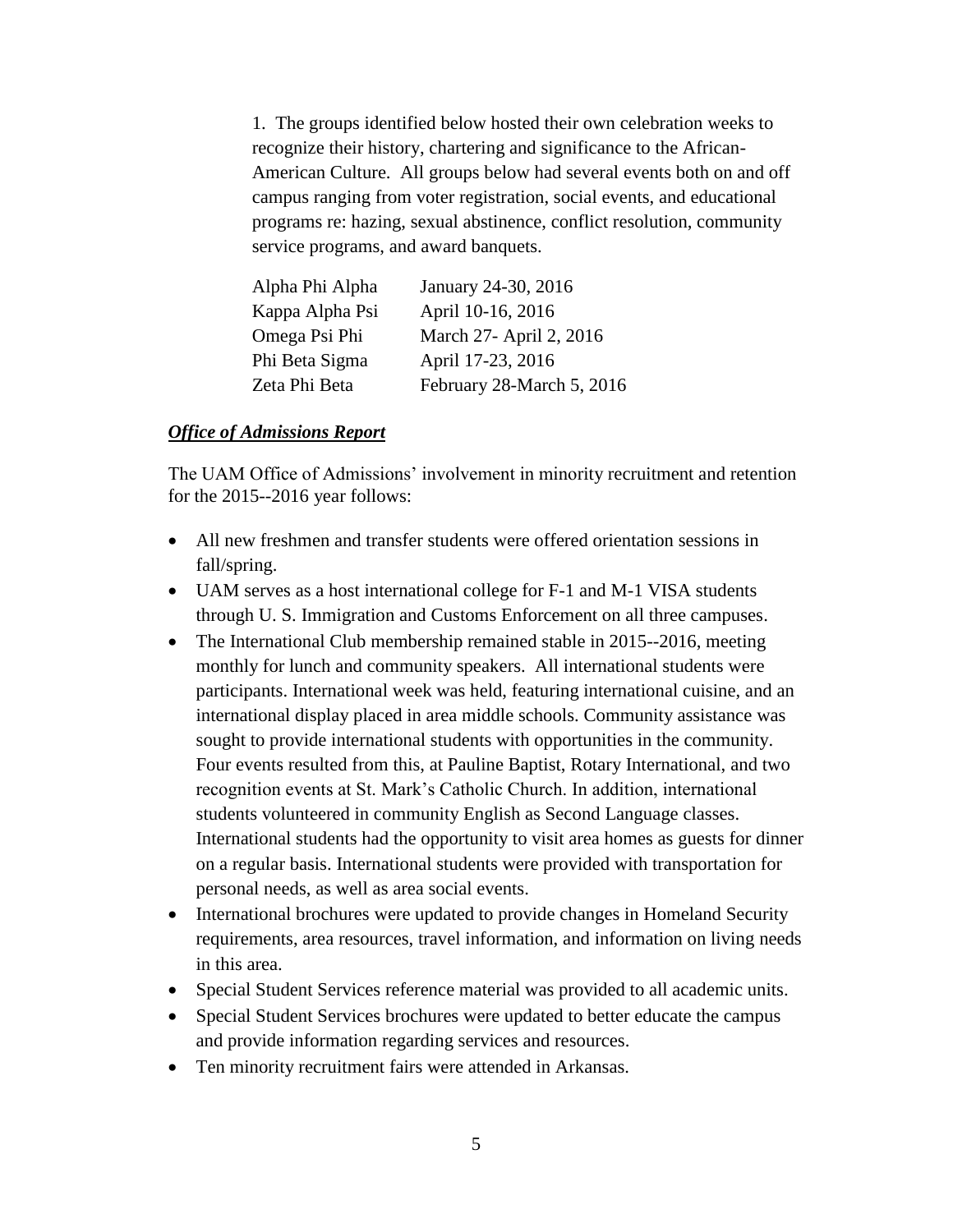- Recruitment/campus representation was available during area/regional programs and fairs.
- Recruitment presentations were offered to all high school seniors across the state, and in neighboring states.
- Recruitment opportunities were available at Dislocated Worker events throughout Arkansas.
- Information and representation was offered to the Single Parent Scholarship Committee in Drew County. The same was offered to any of the Southeast Arkansas counties.
- Scholarship opportunities were made available to all students, faculty, and staff. These included opportunities both on and off campus.
- The Office of Admissions attended all Articulation Workshops in Arkansas. There, counselors were given information regarding UAM. Regional Articulation workshops were also attended in Mississippi and Louisiana and Texas.
- The Office of Admissions attended all College Planning Programs. This allowed high school students and parents the opportunity to visit with an admissions officer. Likewise, these were attended in identified regions of Louisiana, Mississippi, and Texas.
- Two Weevil Welcome Days and a fall Senior Visitation Day were held for high school seniors and parents. These allowed them to learn about admission, scholarships, academic areas, programs, activities, residence life, financial aid, athletics and other services offered on the UAM campuses.
- An admissions representative provided materials to all work force sites.
- Regional libraries were provided with UAM information, including contact cards for interested visitors.
- Website information regarding admission, scholarships, special student services, visitation days, international services, programs, activities, and general university information was updated regularly.
- Live Chat sessions were offered monthly, which allowed anyone the chance to "chat" live with a representative from the Office of Admissions.
- The Ambassadors provided 32 phone nights, where prospective students were contacted. The Ambassadors also provided follow-up emails and social media contacts to these students on a regular basis.
- The Office of Admissions accepted invitations to high school awards programs to present students with scholarship awards. This also allowed those interested in the campuses to visit with an admissions officer.
- Any high school in Arkansas and some surrounding states were offered visits for prospective students and parents.
- Prospective student contact information was provided to areas on campus, when students requested information.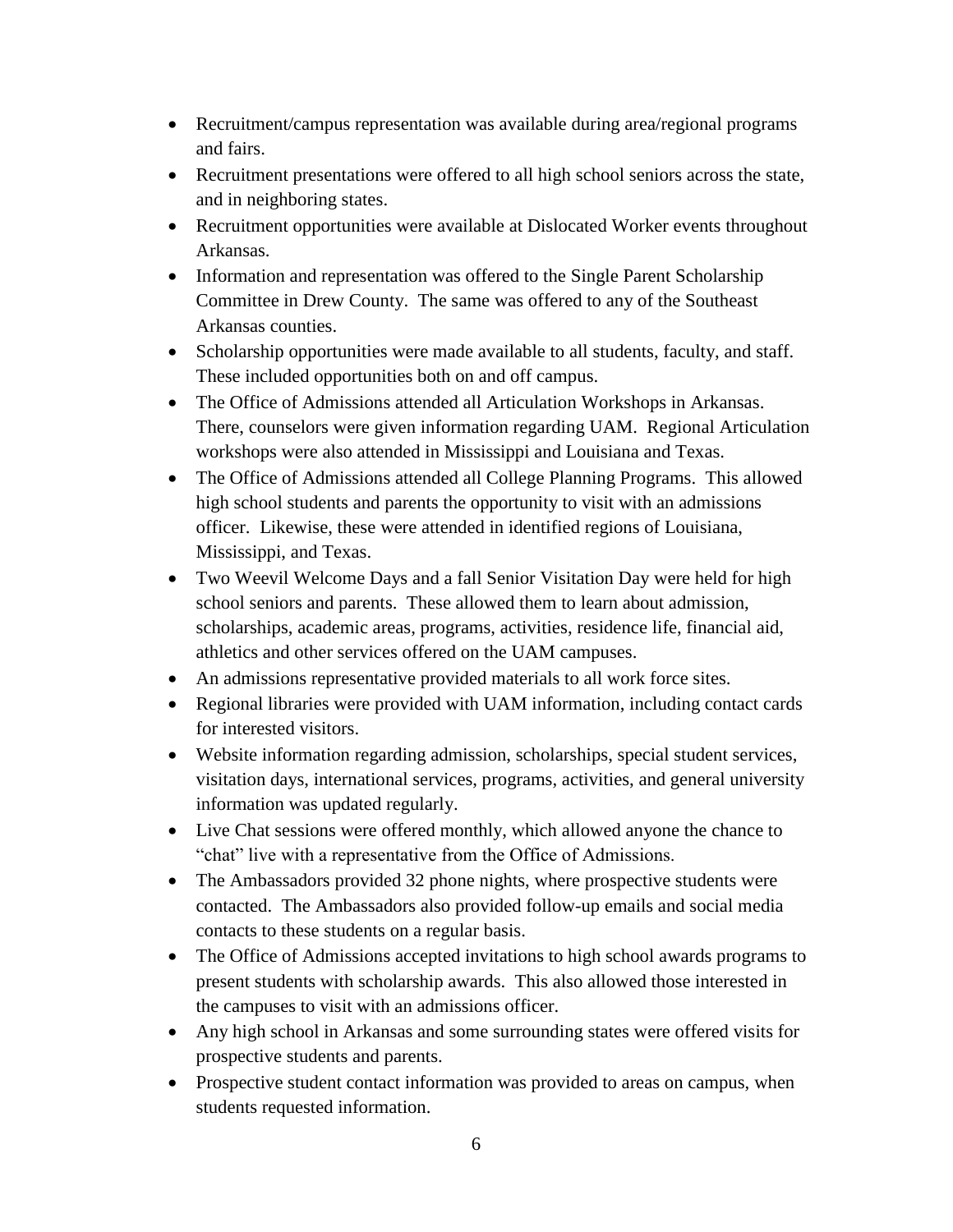- Scholarship opportunities were offered to pageants across the state, when requested.
- Science fair and art fair scholarship opportunities were offered for any students who participated and met the criteria.
- All Arkansas two-year school transfer fairs were attended. Scholarship opportunities for transfer students were discussed and provided. Some out of state transfer fairs were also attended.
- EAST scholarship opportunities were made available to all interested students.
- Institutional/private scholarship information was made available throughout the state and neighboring states.
- Any off campus scholarship information was released to all students, faculty and staff.
- Extensive marketing of campus opportunities was provided through billboards, radio announcements, newspaper releases, movie theatres, commercials, and social media.
- AmeriCorps scholarship opportunities were made available through the local AmeriCorps sponsors.
- Representation at area and neighboring county events was provided.
- Admission and concurrent credit opportunities were offered at participating high schools.
- Packets of information regarding student services were made available to all who attended visitation days and/or attended pre-registration and orientation events.

# *III.FINANCIAL ASSISTANCE*

 **The University provides strong financial assistance to minority students. The following schedule shows the number of students awarded aid for the Fall 2014 through Summer 2015.**

| 2014-15 Aid by Ethnicity   |                                        |       |                 |                   |  |  |  |  |  |
|----------------------------|----------------------------------------|-------|-----------------|-------------------|--|--|--|--|--|
|                            | <b>Unduplicated</b><br><b>Students</b> | White | <b>Minority</b> | <b>Unreported</b> |  |  |  |  |  |
| Loans                      | 2,199                                  | 1,135 | 1,053           | 11                |  |  |  |  |  |
| <b>Scholarships</b>        | 1,985                                  | 1,322 | 634             | 29                |  |  |  |  |  |
| <b>Federal WS</b>          | 137                                    | 76    | 61              | $\boldsymbol{0}$  |  |  |  |  |  |
| <b>Institutional</b><br>WS | 227                                    | 168   | 58              |                   |  |  |  |  |  |
| <b>All Grants</b>          | 2,216                                  | 1,101 | 1,107           | 8                 |  |  |  |  |  |
| <b>Pell Grants</b>         | 2,193                                  | 1,089 | 1,096           | 8                 |  |  |  |  |  |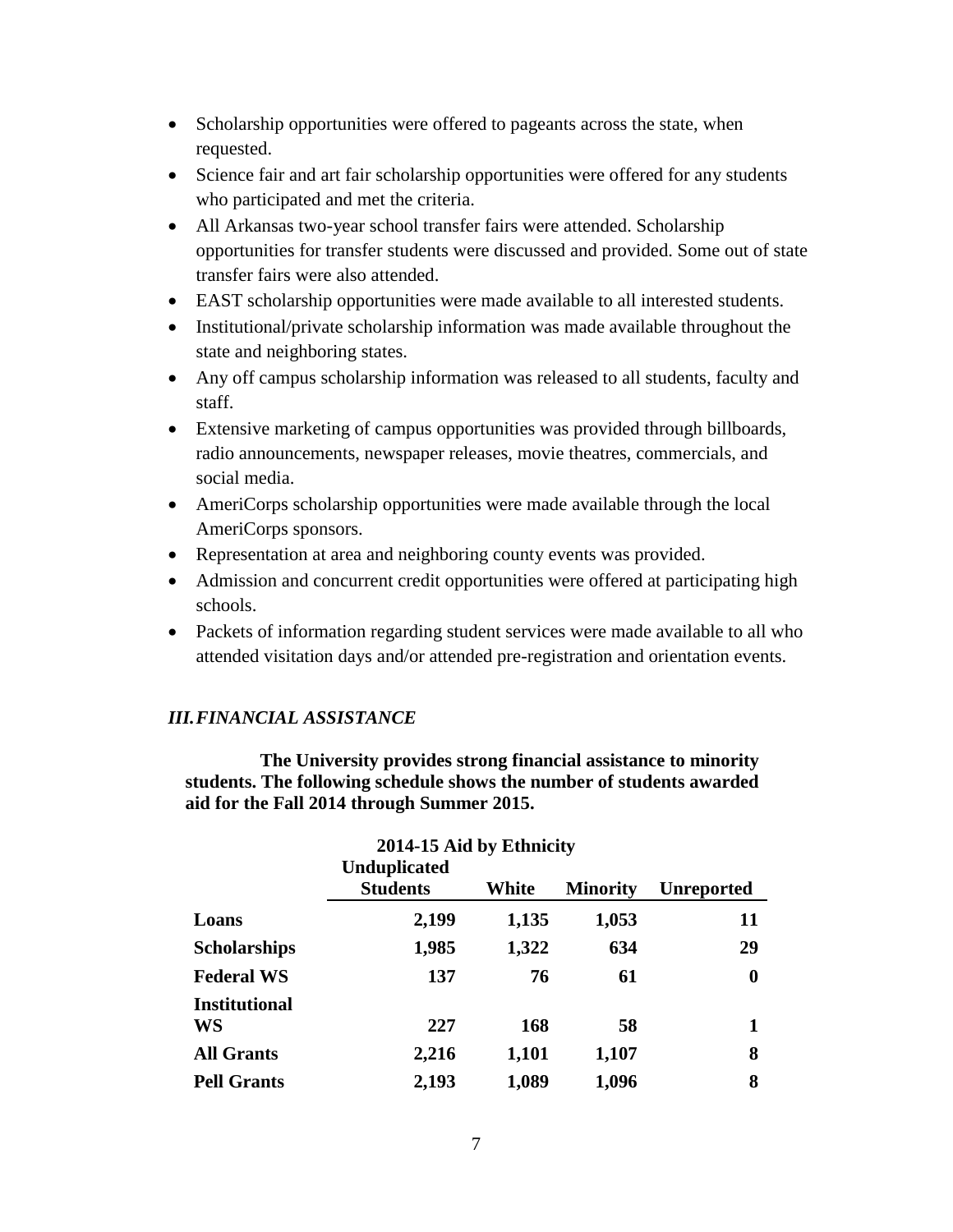| <b>SEOG</b>   | 199 |    | 107 |  |
|---------------|-----|----|-----|--|
| <b>Career</b> |     |    |     |  |
| Pathways      | 53  | 23 | 30  |  |

 **The unduplicated student listing represents the number of students that received some type of award within the category. A listing of all available scholarships is provided in the University's online catalog.**

#### *FACULTY AND STAFF*

Recruitment and retention of a diverse faculty and professional staff were basic expectations in all searches to fill job openings. The University advertised, as needed, in newspapers and periodicals that target minority groups. Also, internet advertisements were used to target a wide ethnically diverse population.

During the 2013-14 fiscal year, the University hired minorities in both staff and faculty positions.

 On June 30, 2014, the percentage of minorities employed on a full-time basis was as follows:

| Non-Classified | 18.81% |
|----------------|--------|
| Classified     | 23.61% |
| Faculty        | 9.86%  |

 As of June 30, 2014, the University hired the following percentage of minorities in full-time positions during the 2013-14 fiscal year:

| Non-Classified | 13% |
|----------------|-----|
| Classified     | 25% |

## **UAM COLLEGE OF TECHNOLOGY-CROSSETT**

The staff and faculty of the UAM College of Technology-Crossett (UAM-CTC) are committed to the policy of providing educational opportunities to all qualified students and employment opportunities to all persons regardless of their race, color, religion, creed, gender, ethnic or national origin, disability, age, veteran status, or any other legally protected class. The personnel and student statistics and activities reported in the University of Arkansas at Monticello's Affirmative Action Plan Report include data and common activities for all three campuses of the University which includes UAM-CTC. The following report includes data and activities that extend beyond the University's report and is specific to UAM-CTC.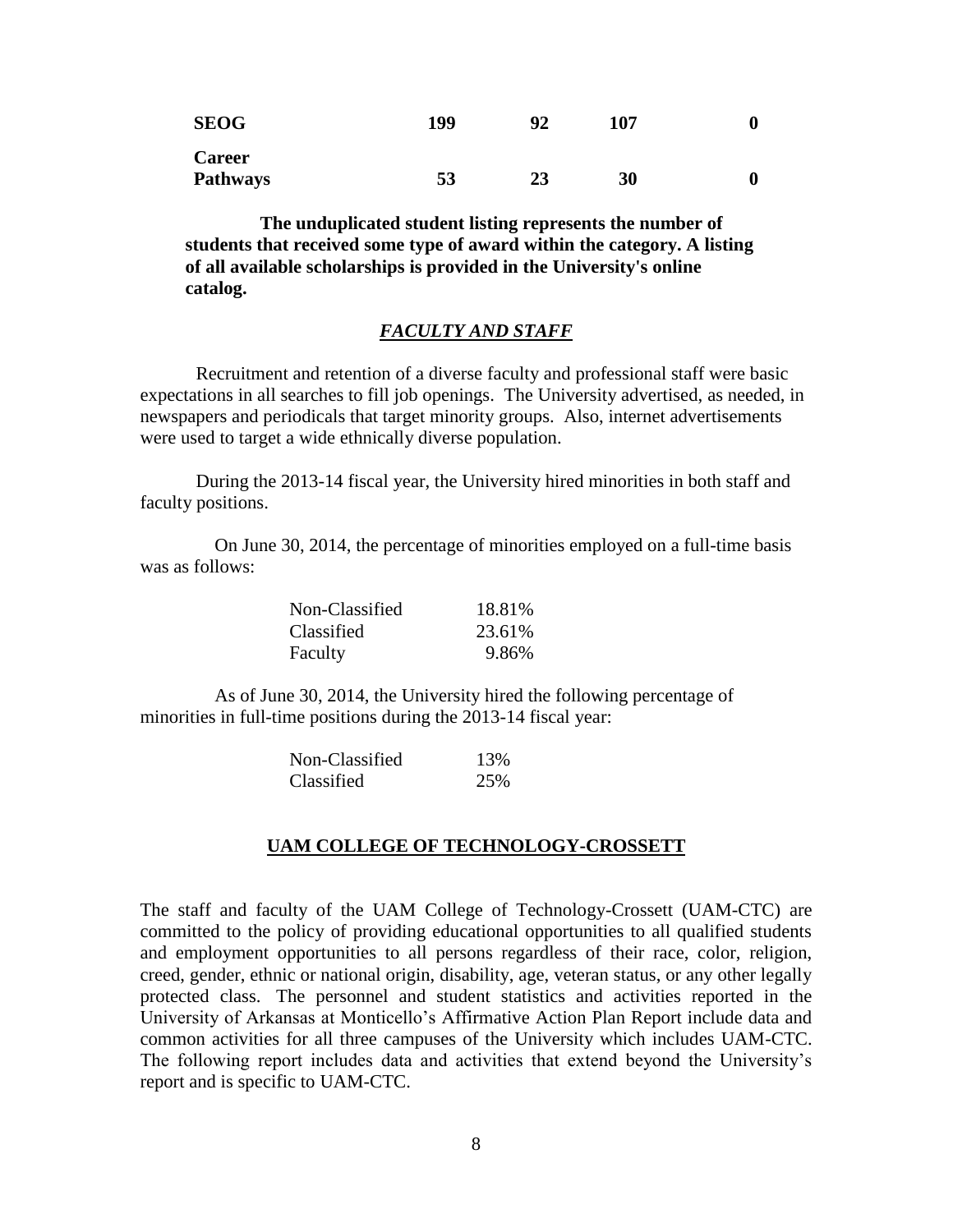The ethnic enrollment for the UAM-CTC campus for college credit-hour students during the period of July 1, 2015, through May 2, 2016, (excluding the Summer I term) is provided below in comparison with two previous years' statistics:

| <b>UAM-CTC Students</b><br><b>Ethnicity</b> |                | 2013-2014 |  | 2014-2015      |          | 2015-2016      |       |
|---------------------------------------------|----------------|-----------|--|----------------|----------|----------------|-------|
| Asian                                       | 4              | $.6\%$    |  |                | .25%     |                | 0.3%  |
| Black/African America                       | 213            | 34.3%     |  | 145            | 34.5%    | 110            | 30.1% |
| Hispanic/Latino                             | 20             | 3.2%      |  | 13             | 3.10%    | 6              | 1.6%  |
| White/Caucasian                             | 364            | 58.6%     |  | 250            | 59.50%   | 241            | 65.8% |
| American Indian                             | $\overline{2}$ | .3%       |  | $\theta$       | $0.00\%$ | $\Omega$       | 0.0%  |
| Two or more races                           | 11             | 1.8%      |  |                | .25%     | $\overline{0}$ | 0.0%  |
| Non Resident Alien                          |                | .2%       |  | 7              | 1.70%    | 5              | 1.4%  |
| Other                                       | 5              | .8%       |  | $\overline{2}$ | .50%     | 3              | 0.8%  |
| Hawaiian                                    |                | .2%       |  |                | .25%     | $\theta$       | .0%   |
| <b>Total Students</b>                       | 621            | 100%      |  | 420            | 100%     | 366            | 100%  |

The ethnicity of the non-credit Adult Education students served at the UAM-CTC's Crossett and Hamburg facilities during the period of July 1, 2015, through May 2, 2016, (most recent data) is provided below in comparison with two previous years' statistics:

| <b>Adult Education Program</b><br><b>Ethnicity</b> |     | 2013-2014      |        |                | 2014-2015 | 2015-2016      |       |
|----------------------------------------------------|-----|----------------|--------|----------------|-----------|----------------|-------|
| Asian                                              |     | $\overline{2}$ | .9%    | $\overline{2}$ | 1.2%      | $\overline{2}$ | 1%    |
| Black/African America                              |     | 83             | 36.4%  | 43             | 25.1%     | 26             | 18%   |
| Hispanic/Latino                                    |     | 38             | 16.7%  | 28             | 16.4%     | 29             | 19%   |
| White/Caucasian                                    | 104 |                | 45.6%  | 97             | 56.7%     | 88             | 58%   |
| Two or more races                                  |     | $\overline{0}$ | $0\%$  |                | $.6\%$    | 0              | 0%    |
| Hawaiian<br>Other<br><b>Native</b><br>or           |     |                | .4%    | 0              | $\Omega$  | 6              | 4%    |
| Pacific Islander<br><b>Total Students</b>          | 228 |                | 100.0% | 171            | 100%      | 151            | 100\% |

#### **Recruitment and Retention of Students**

The UAM-CTC campus exercises a policy of equal educational opportunity in keeping with the University. All applicants for admission are considered solely on the basis of individual qualifications. Activities beyond the University's role and specific to the Crossett campus that are indicative of the campus' professional staff and faculty commitment to maintaining diversity of student enrollment and increasing retention are: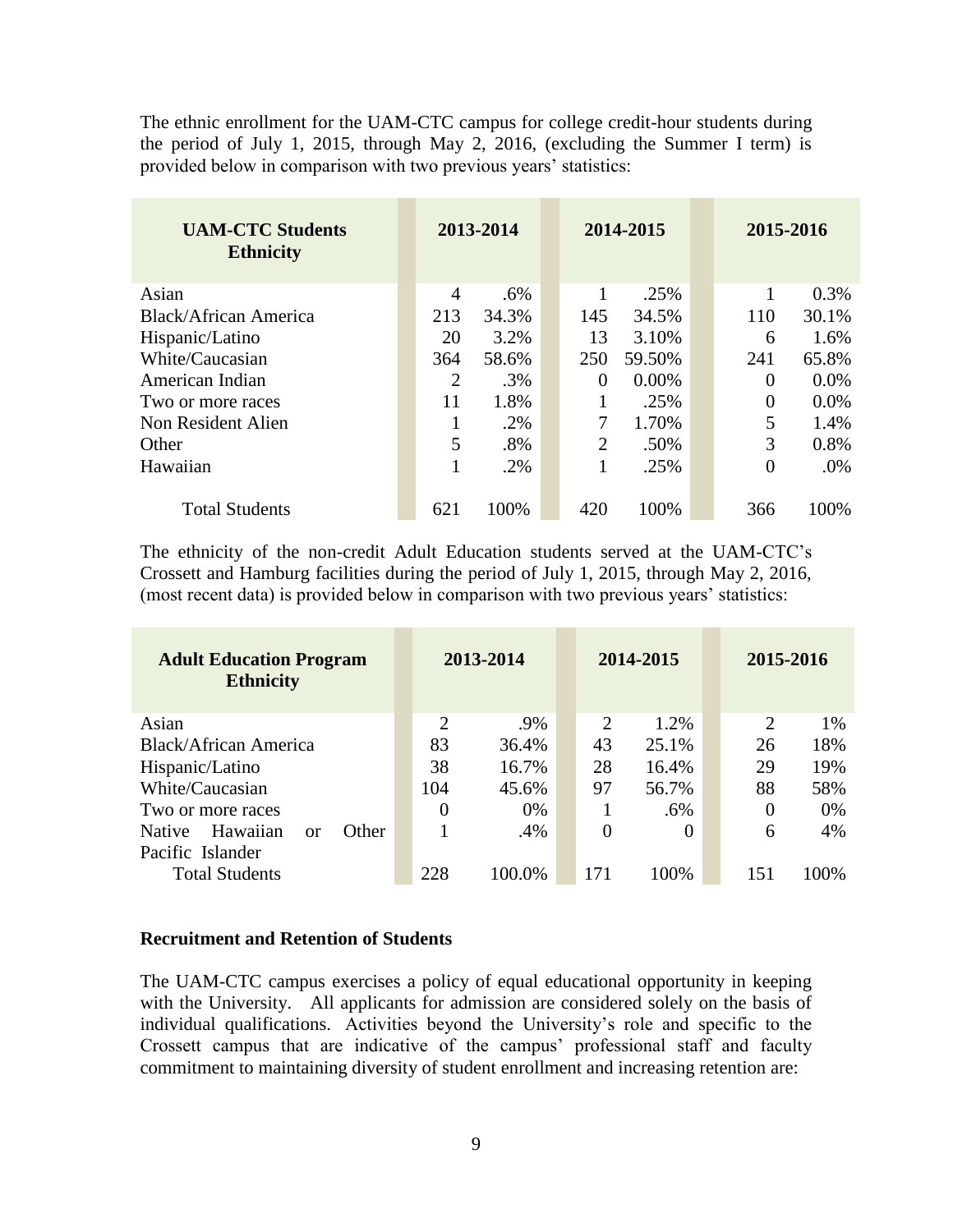- Implementing a Technical Orientation course for students with an ACT score below 14 that are enrolling in technical programs,
- Placing professional banners around the campus to promote the diversity in enrollment for technical fields and non-traditional occupations,
- Utilizing the campus' new electronic sign to promote the diversity of the student body and training specific to non-traditional gender occupations,
- Recognizing Black and Hispanic holidays through bulletin board presentations and displays,
- Monitoring the attendance and academic performance of all students and providing students with guidance and access to available resources that will assist them with accomplishing their educational goals,
- Developing campus advertisements, promotions, and flyers that have multi-racial and gender representation,
- Providing tutoring services to assist students and increasing academic retention (targeting first-generation college students who are low-income and/or who are disabled),
- Utilizing DVDs relative to civil rights for student instruction and class discussion to understand all perspectives on racial injustices,
- Recruiting Hispanic students for ESL (English as a Second Language) classes,
- Arranging interpreters for Hispanic students taking non-credit courses such as electrical apprenticeship and industrial safety classes, and
- Administering a Career Pathways Initiative program through a grant which provides academic and financial assistance to eligible populations composed of the following ethnicity.

| <b>Career Pathways</b><br><b>Ethnicity</b> | 2013-2014 |       | 2014-2015 |       |          | 2015-2016 |
|--------------------------------------------|-----------|-------|-----------|-------|----------|-----------|
| Asian                                      | 0         | $0\%$ |           | $0\%$ | $\Omega$ | $0.0\%$   |
| <b>Black/African America</b>               | 44        | 61%   | 21        | 40%   | 39       | 42%       |
| Hispanic/Latino                            | 3         | 4%    | 5         | 9%    | 3        | 4%        |
| White/Caucasian                            | 25        | 35%   | 27        | 51%   | 49       | 53%       |
| Other                                      | 0         |       | 0         | $0\%$ |          | $1\%$     |
| <b>Total Students</b>                      | 72        | 100%  | 53        | 100%  | 92       | 100%      |

# *UAM COLLEGE OF TECHNOLOGY-MCGEHEE*

The UAM CTM Advisory Board, Program Advisory Committees, staff, faculty and students are committed to the policy of providing educational opportunities to all qualified students and employment opportunities to all persons regardless of their race, color, religion, creed, gender, ethnic or national origin, disability, age, veteran status, or any other legally protected class. The personnel and student statistics and activities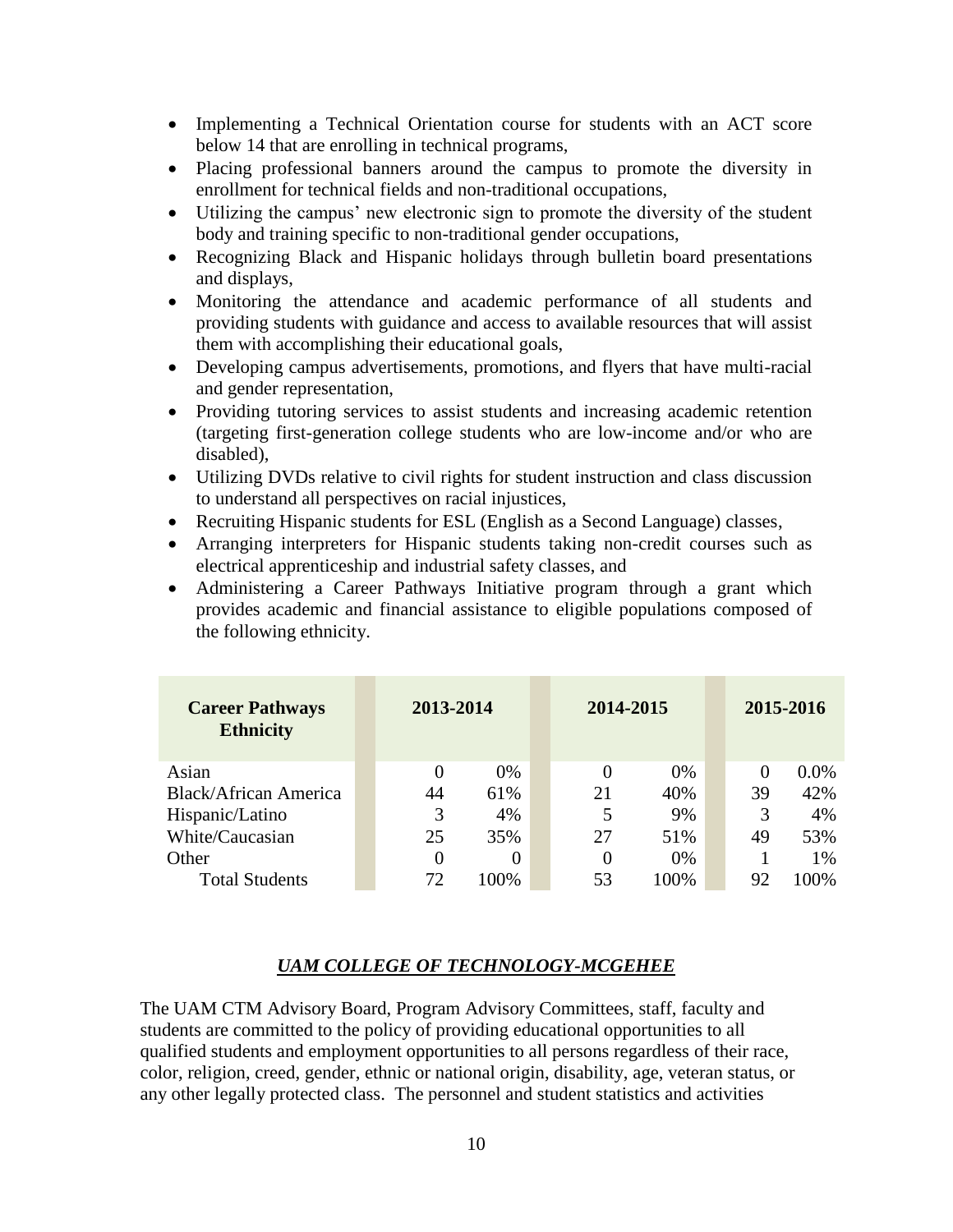reported in the University of Arkansas at Monticello's Affirmative Action Plan Report include data and common activities for all three campuses of the university which includes UAM CTM. The following report includes data and activities that extends beyond the university's report and is specific to UAM CTM.

The McGehee campus, during the past academic year, had a minority student body of approximately 53% percent. Using data provided by the Director of Institutional Research/FOI Officer, the following table indicates all ethnic minority enrollment for July 1, 2015 through census of spring 2016; 377 total students with 202 being minority as follows:

| <b>UAM-CTM</b>         |         |            |
|------------------------|---------|------------|
| <b>Students</b>        | 2015-16 |            |
| Asian                  | 0       | 0.00%      |
| <b>Black</b>           | 177     | 46.95%     |
| <b>Hispanic</b>        | 15      | 3.98%      |
| <b>White</b>           |         | 175 46.42% |
| <b>American Indian</b> | 1       | 0.26%      |
| <b>Hawaiian</b>        | 0       | 0.00%      |
| <b>Two or More</b>     |         |            |
| <b>Races</b>           | 9       | 2.39%      |
| <b>Non-Resident</b>    |         |            |
| Alien                  | 0       | 0.00%      |
| <b>Unknown</b>         | 0       | 0.00%      |
| <b>Total</b>           | 377     |            |

The campus seeks special interest in recruiting minority students, faculty, and staff; however, the campus also wants the most qualified employees. The campus continuously seeks to recruit minorities for its faculty and staff positions. The Vice Chancellor for the campus is minority (African American). The minority representation of the faculty and staff is as follows: Emergency Medical Technology Instructor/Director – Asian or Pacific. We also have other staff members that are minority, all are African American: School Counselor, Information Technology Director, Director of Career Pathways, Human Resource Specialist, an Administrative Specialist II, and a maintenance assistant.

#### **Recruitment and Retention of Students**

The UAM CTM campus exercises a policy of equal educational opportunity. All applicants for admission are considered solely on the basis of individual qualifications. Activities supportive of a professional staff and faculty committed to maintaining diversity of student enrollment and increasing retention beyond that of the university include the following: